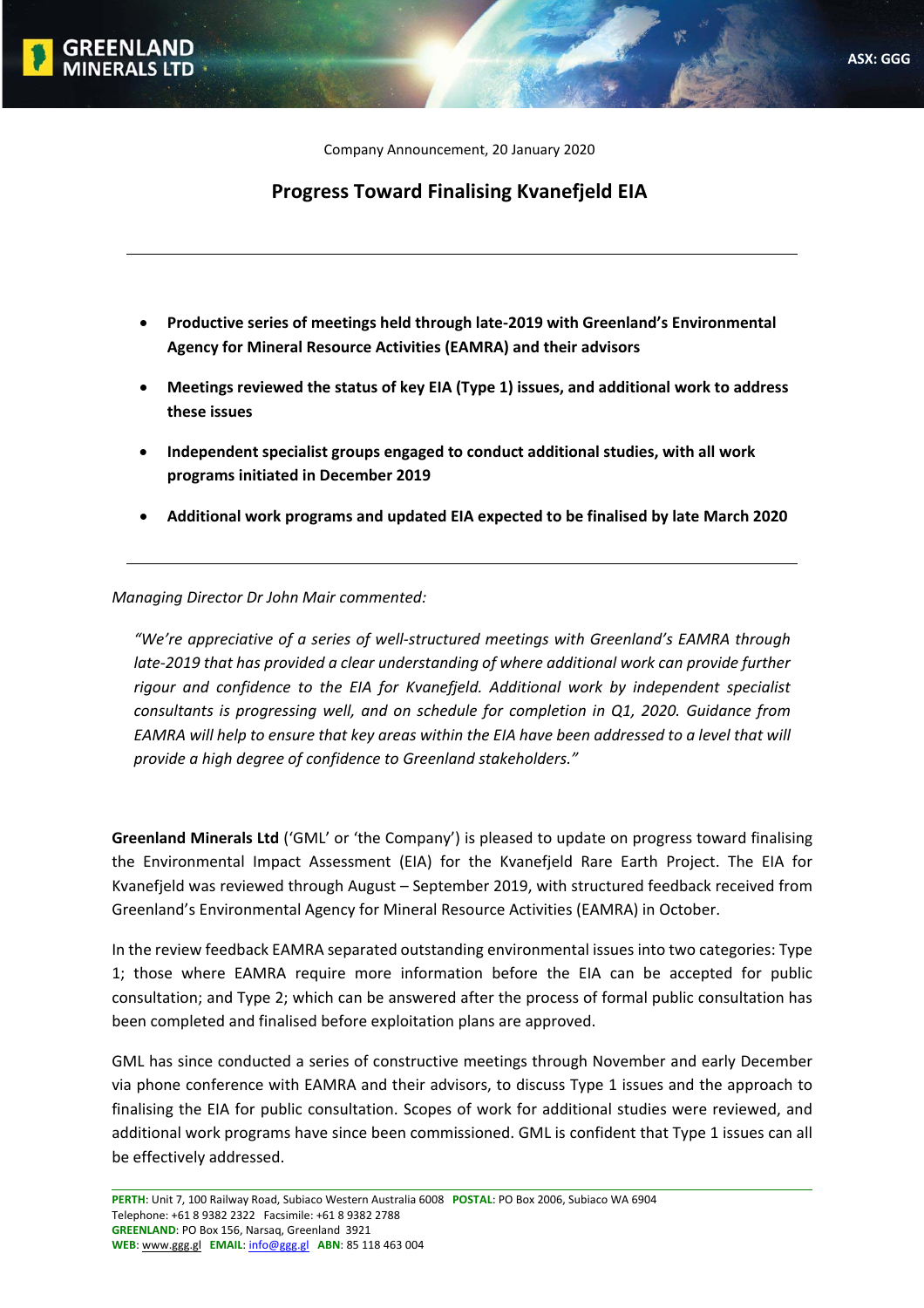Most of the additional work is related to tailings storage facilities: more detailed modelling of scenarios for embankment failure; more detailed review of seismic conditions to validate long term stability of tailings structures; and a request to investigate the viability of an alternative "dry closure" option for the planned tailings facility.

Independent specialist consultant Klohn Crippen Berger (KCB) have been engaged to perform the additional tailings studies. Work by KCB will build on existing tailings studies conducted by AMEC Foster Wheeler (now Wood Group). KCB are a new consultant to contribute to the project and will provide an external assessment of existing environmental designs. Their work on the tailings related Type 1 issues is expected to be completed by February 2020.

Arcadis, who have conducted several studies on the Kvanefjeld Project pertaining to radiation, have been retained by GML to conduct some additional work and further clarify the outcomes of existing studies.

The additional studies will add further detail to the EIA and will be another important step in developing the EIA to the highest standards possible. Through this rigorous approach GML is looking to provide confidence to Greenland stakeholders that the environmental impact of the Kvanefjeld Project has been investigated vigorously. The new studies are building upon previous assessments and not addressing any gap or a new environmentally critical issue.

All additional studies are scheduled to be completed in Q1, 2020, and the Company anticipates that an updated EIA incorporating the additional studies will be available for the Greenland Government late March.

## **Background – Supplementary Studies**

**Klohn Crippen Berger (KCB)** are a specialist independent consulting group with an international presence. KCB has extensive experience in developing tailings facilities and environmental assessments and have participated in permitting and tailings management design in cold climate areas relevant to Greenland.

KCB are performing the following studies to provide further technical support to the EIA:

- a. Detailed investigation on dry closure. Greenland's EAMRA has requested that a Feasibility Design for closing the tailings facilities in dry form rather than the incumbent wet form is conducted to ensure the most appropriate method is selected based on a high level of detail. This will require a more detailed design for a tailings option which was previously not selected on the basis of a preliminary assessment and concept study level designs. KCB has recently performed studies to examine 'Best Available Technology' for tailings facilities in cold climate regions. Of relevance is a study to review the tailings management methods for Seabridge Gold's KSM project in Canada.
- b. A hypothetical scenario will be examined where the tailings embankment wall fails, and a mixture of solids and liquid are released into the environment in an uncontrolled manner. Based on the conservative design of the tailings facilities this scenario is extremely unlikely.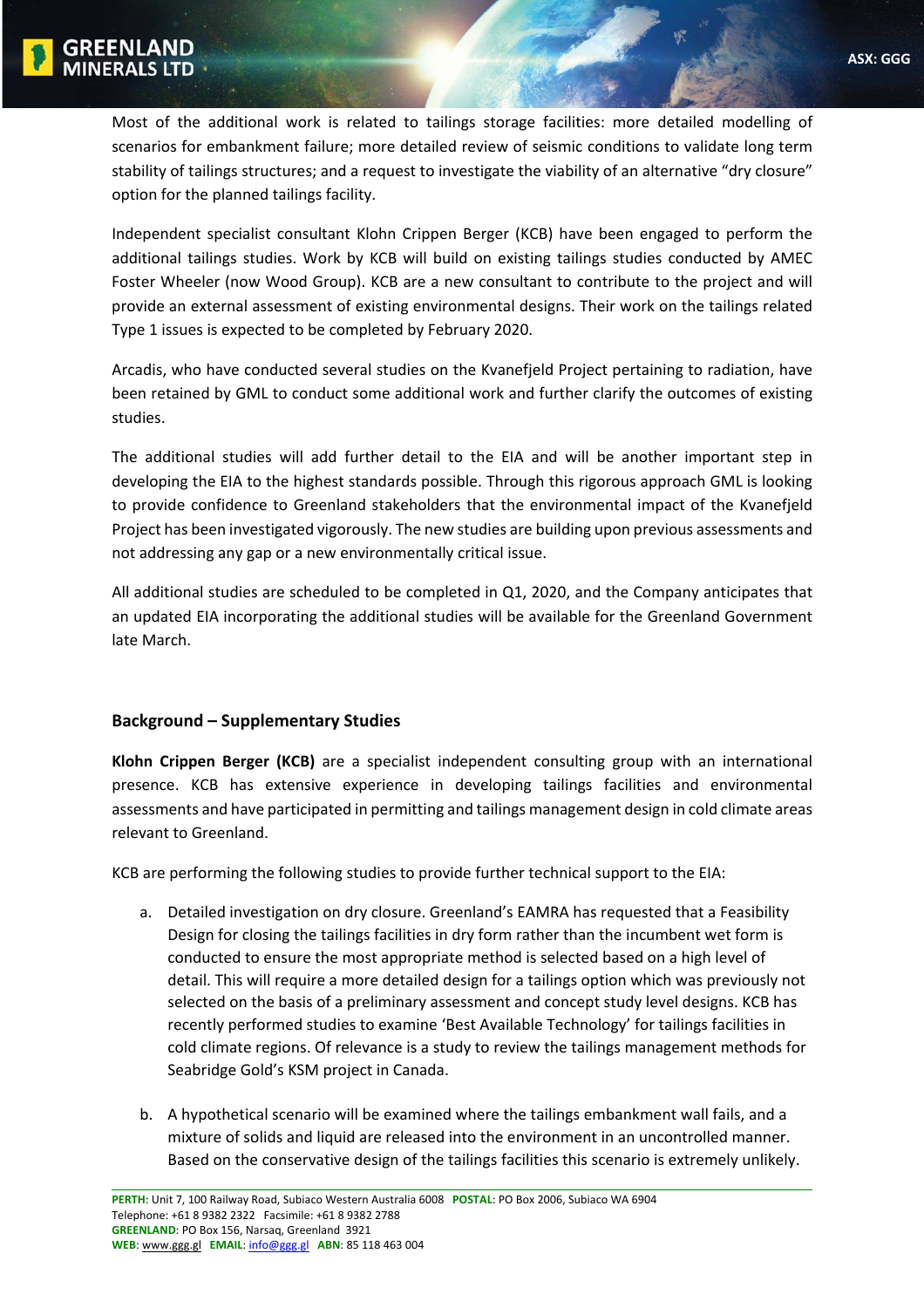

Best available industry methods to examine such a failure include three‐dimensional modelling of the inundation zone and incorporation of specific flow characteristics.

c. More detailed seismic analysis will be performed to determine the largest possible earthquake that could be experienced at the project site. This information will then be used to check that the tailings dam design will be stable. Southern Greenland is seismically quiet and previous seismic studies have shown the design to be stable under all seismic conditions. KCB will engage world experts and use the latest seismic information to provide a comprehensive assessment of the seismic conditions.

**Arcadis** are an international independent consultant with extensive experience with mining and radiation. Arcadis has played a key role in the environmental and health assessment for the Kvanefjeld Project by determining the effects of radiation. Arcadis produced a report which examines all the different pathways for radiation exposure to people, flora and fauna. The report concluded that the incremental radiation dose related to the project was negligible compared to the baseline conditions. Arcadis has also evaluated radon release and radiation effects of tailings facility failures. Arcadis will be updating their reports which assess the radon releases, total radiation dose and the tailings failure assessment.

This release was authorised by Dr John Mair, Managing Director of Greenland Minerals Ltd.

**‐ENDS‐**